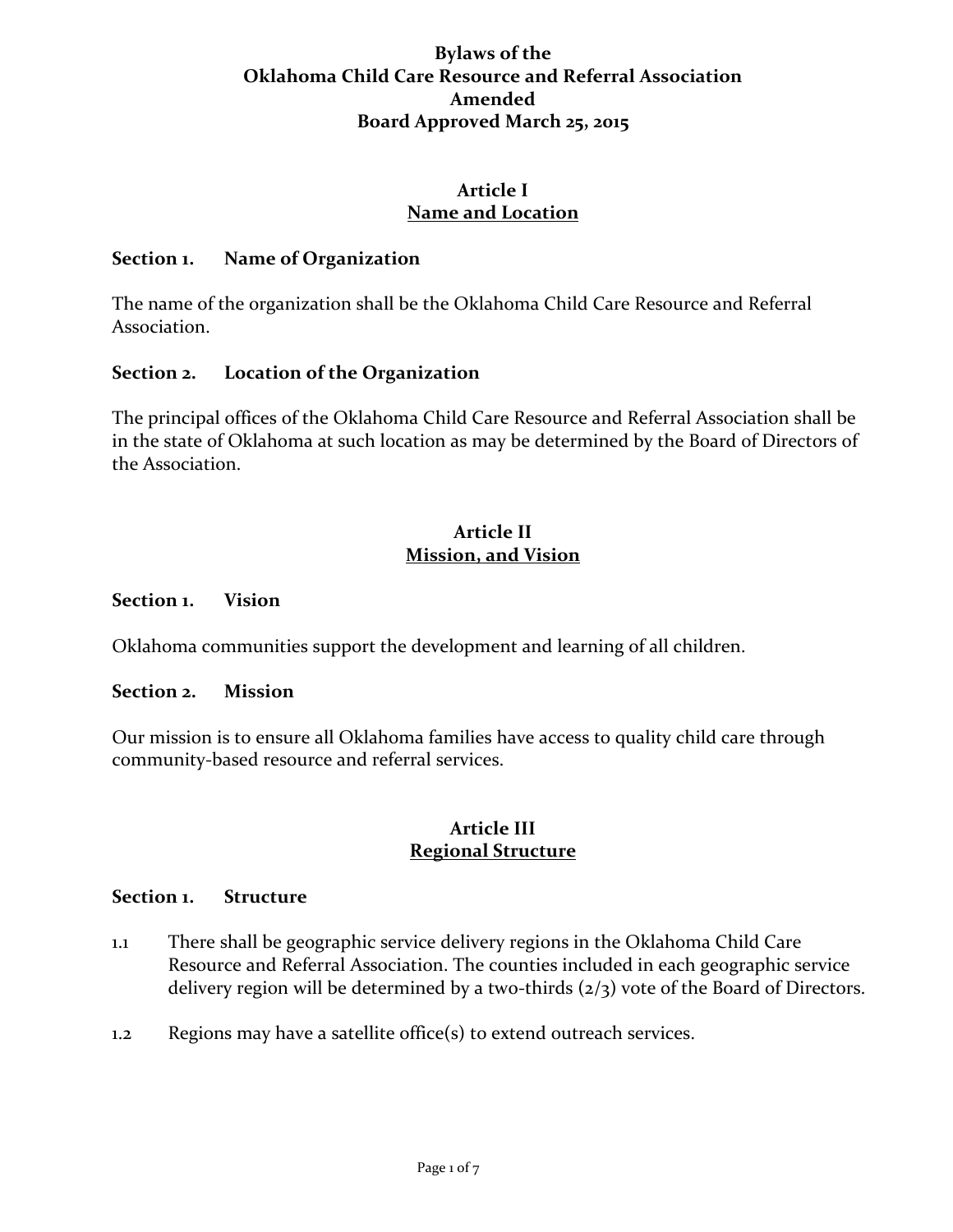# **Article IV Board of Directors**

### **Section 1. Composition**

- 1.1 The Executive Director shall serve ex-officio.
- 1.2 The Board of Directors shall be composed of representatives of stakeholder groups including but not limited to: corporate, management, child care providers, philanthropic, fundraising, media, public relations, marketing, faith-based, legal, medical, higher education, public education, resource and referral agencies and technology.
- 1.3 No more than three representatives from resource and referral agencies shall serve as nonvoting directors.
- 1.4 The number of directors shall not exceed fifteen voting members and three nonvoting members.

### **Section 2. Election**

- 2.1 Board members shall be nominated by the Board Governance Committee and elected by the Board.
- 2.2 Each year the regional Oklahoma Resource and Referral agencies shall recommend to the Board Governance Committee one representative to serve as a nonvoting Director. The Board Governance Committee shall then present that person as a nominee to the Board for election at the annual meeting. The Board shall elect no more than one representative of a resource and referral agency to serve as director each year, except as necessary to fill vacancies created by resignation or removal of Directors.
- 2.3 The Resource and Referral Director elected to serve a term beginning January, 2016 will serve in a nonvoting position. The two remaining Resource and Referral Directors shall remain voting members until such time as their current term expires in either December 2016 or December 2017. While still voting members of the board they shall be counted as part of the quorum. All resource and referral directors shall be nonvoting members effective January 1, 2018.
- 2.4 Recommendations for potential voting board members shall be submitted to the Board of Directors for consideration at least ten days prior to the board meeting at which they are to be elected
- 2.5 Elections will occur during the annual board meeting. Board members may be elected throughout the year to fill unexpired vacant terms.
- 2.6 Persons elected will take office effective January 1 of the following year.

## **Section 3. Terms of Office**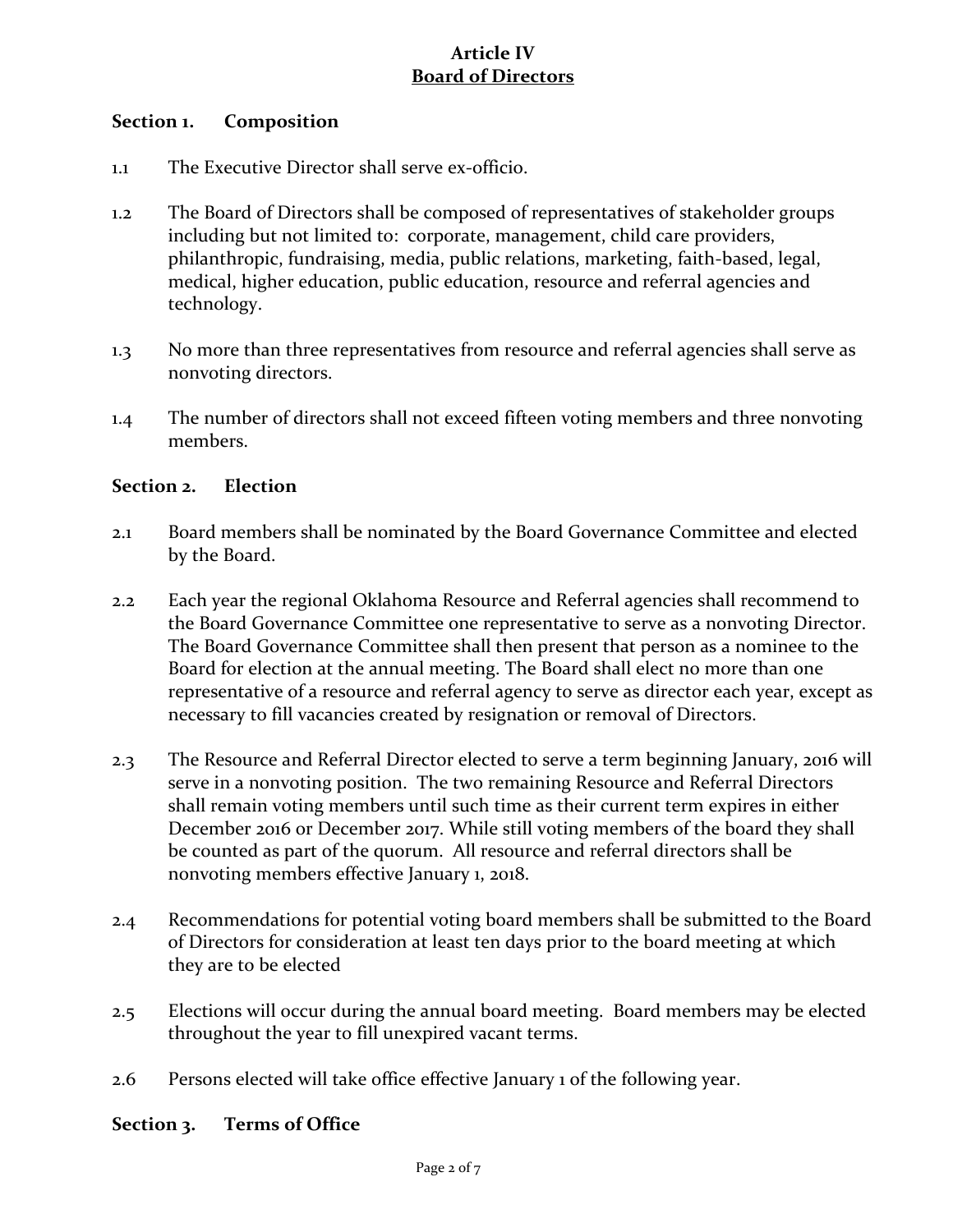- 3.1 Board Members shall be elected so that there are approximately three classes of equal size up for election or re-election.
- 3.2 Each year the election of a director who is a representative of a resource and referral agency shall be for a three-year term (see paragraph 2.2 above).
- 3.3 Board members shall serve no more than two consecutive three-year terms. Regardless of the number of consecutive terms any person shall have served as a director, such person shall be eligible to be a member of the Board when serving as an Officer until such time as the current term of elected office expires.

## **Section 4. Officers**

- 4.1 The principal officers of the organization shall be the President, Vice President, Secretary and Treasurer and such other officers as the Board of Directors may designate. Officers shall be elected from among members of the board except that regional representatives serving as nonvoting members may not be elected to or serve in an officer's position.
- 4.2 The officers shall serve for terms of two years with a maximum of three successive terms of the same office.
- 4.3 The candidates for President, Vice President, Secretary, and Treasurer shall be nominated by the Board Governance Committee and elected by a majority vote of the Board at the annual meeting.
- 4.4 A Vice President shall be elected to a term commencing January 2014 and ending December, 2015. All subsequent Vice Presidents shall serve two year terms. A Secretary elected in December 2014, shall serve a one year term. All subsequent Secretaries shall serve two year terms. Two year terms for President and Treasurer will expire in even years and two year terms for Vice President and Secretary will expire in odd years.
- 4.5 A job description for all board positions is reviewed annually.
- 4.6 In the absence of the President, the Vice President shall preside over the board meeting. In the absence of the President and Vice President, the President or the Executive Director may appoint someone to preside over the board meeting.

## **Section 5. Meetings**

- 5.1 The Board of Directors shall meet no less than quarterly at such locations as previously designated by the Board. The Board may meet more often depending upon available resources and needs.
- 5.2 The annual meeting shall be the last meeting of the year before the upcoming year. The annual meeting shall be held at a location and time determined by the Board. The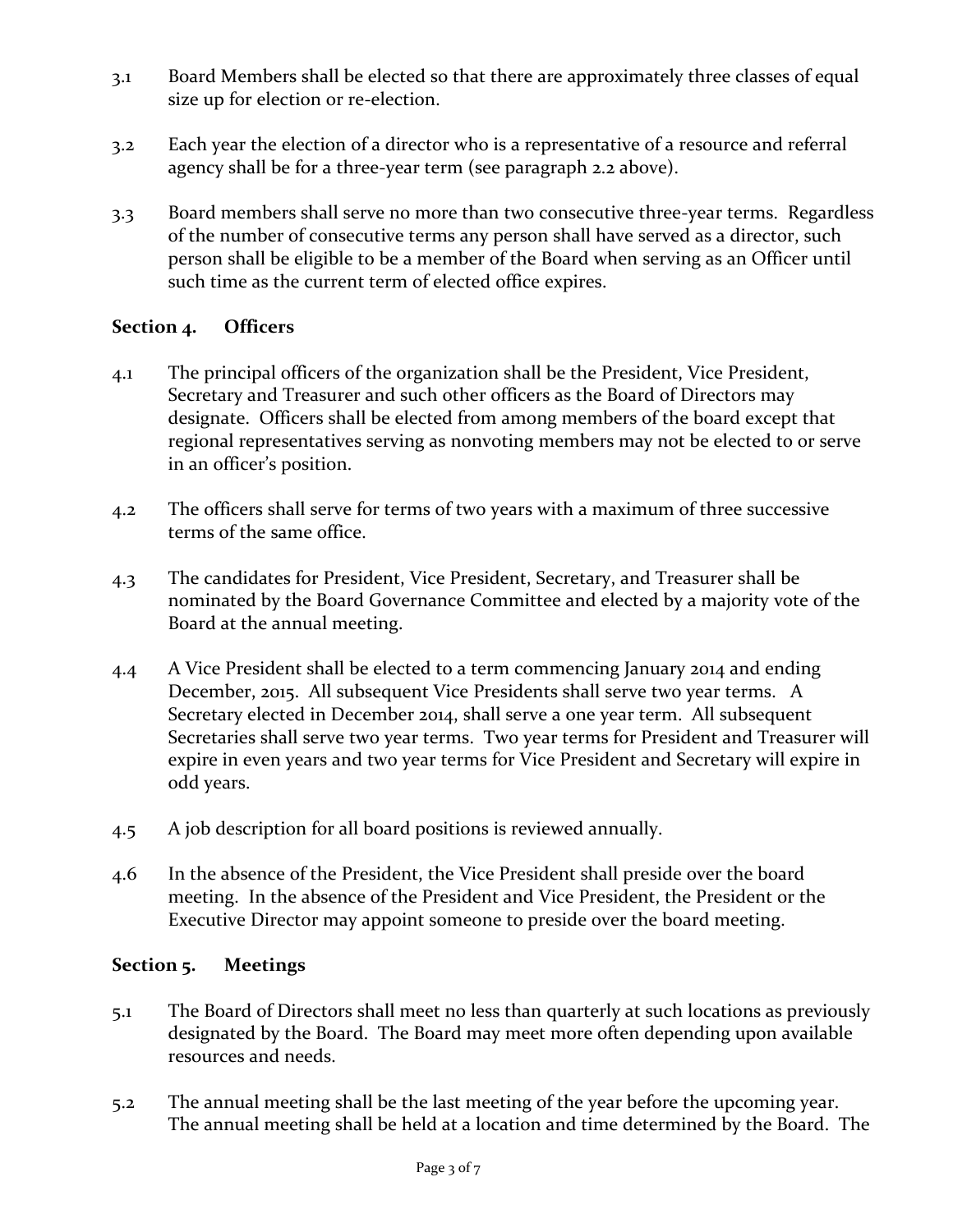annual meeting shall be for the election of Board members and for whatever other business shall properly come before the meeting.

- 5.3 Special meetings must be called by the President of the Board or by a decision of the Board or shall be called by the President upon written request by three (3) regular voting members of the Board.
- 5.4 Notice of meetings shall be mailed or sent by electronic communication and receipt there of confirmed to each Board member at the member's last recorded address at least seven (7) days in advance, with a statement of time and place and information to be considered.

# **Section 6. Quorum**

6.1 A duly constituted quorum of the Board of Directors shall be one half  $(1/2)$  plus one of all duly elected voting members of the Board.

# **Section 7. Rules of Order**

7.1 Unless otherwise provided for in these Bylaws, the parliamentary authority of this organization shall be Robert's Rules of Order, as may be revised. The order of business may be altered or suspended at any meeting by a majority of votes cast by members present.

## **Section 8. Manner of Acting**

- 8.1 Participation by electronic communications at a regularly scheduled meeting of the Board of Directors shall constitute an act of the Board provided there is a quorum. The Board of Directors may participate in a meeting by any means through which such person, or other persons so participating, and all persons physically present at the meeting may simultaneously hear each other during the meeting.
- 8.2 In the case of a proposed amendment to the bylaws, pursuant to Article VII, Section 2, or in the case of an emergency, voting may be conducted by electronic mail, with results included in the minutes of the Board meeting following the date of such vote. "Emergency" as used in this section means a situation involving potential financial loss or actual non-compliance with contracts to which Oklahoma Child Care Resource and Referral is a party, where time requirements for consideration of an annual or a regular or special meeting would increase the likelihood of financial loss or contract noncompliance, or other emergent circumstances as determined at the board's sole discretion.

## **Section 9. Governing Powers and Responsibilities**

9.1 The Board of Directors shall have all the authority and responsibilities necessary and appropriate for providing overall direction and financial and legal oversight of the administration of the organization. They may do all such acts and things as are not prohibited by law or by the Articles of Incorporation, or by the Bylaws or by resolution,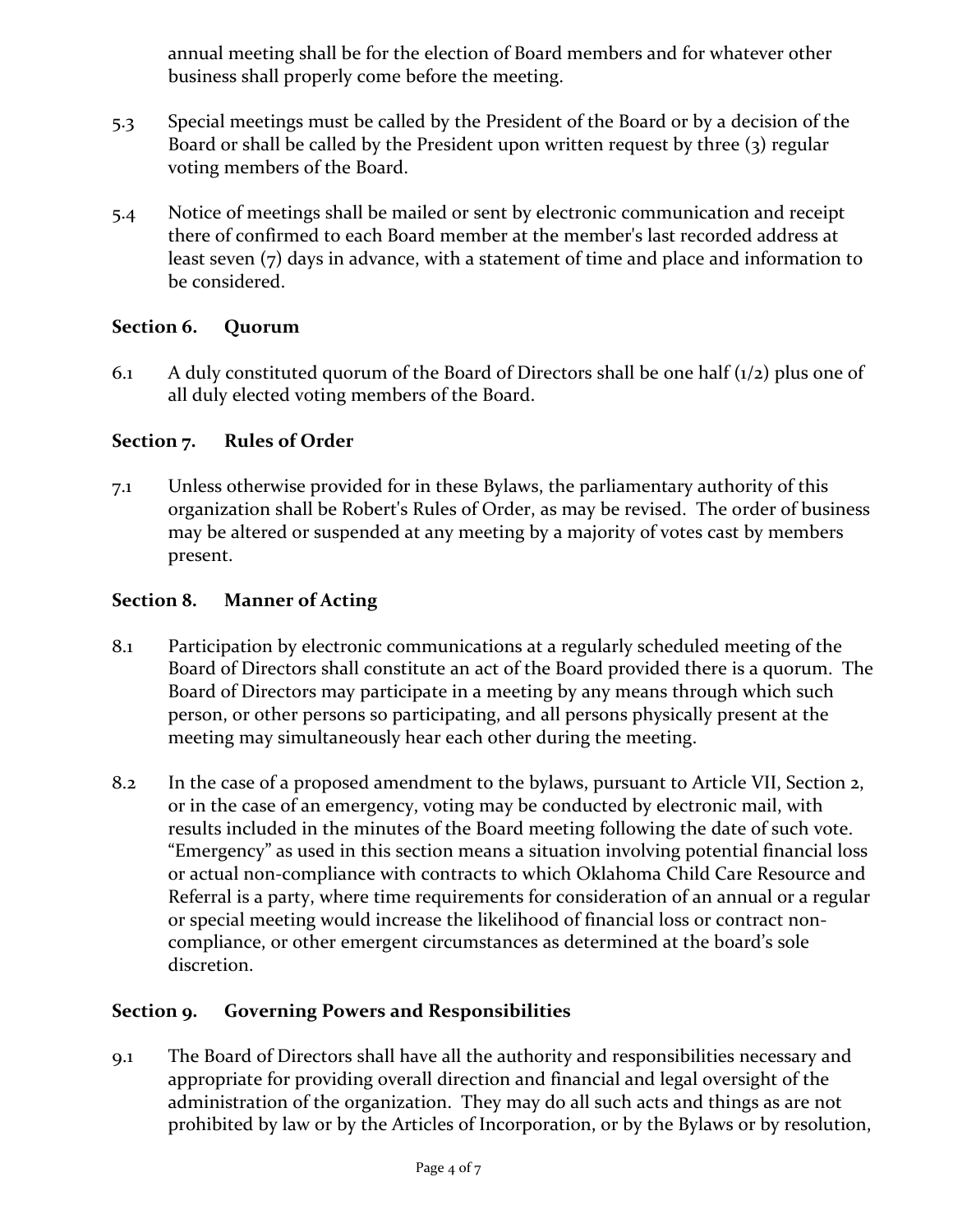or policies of the voting membership. The Board of Directors may delegate any of its authority, which is not prohibited to be so delegated.

- 9.2 The Board of Directors shall be responsible for the development of governing policies.
- 9.3 The Board of Directors shall be responsible for ensuring the governing policies approved by the Board are carried out and shall evaluate the effectiveness of the Oklahoma Child Care Resource and Referral Association in achieving its mission and goals.
- 9.4 The Board of Directors shall have the responsibility for the hiring, reviewing and terminating of the paid Executive Director. Such actions require a simple majority vote of the Board.

### **Section 10. Resignations, Vacancies and Removal**

- 10.1 A Board member may resign by notifying the President of the Board in writing 30 days prior to the effective date.
- 10.2 Any Board member may be removed from the Board, with or without cause, by a majority of the votes cast by the Board at a meeting at which a quorum is present.
- 10.3 The Board may fill a vacancy with the election of an individual nominated from the Board Governance Committee.
- 10.4 Board members who miss two unexcused meetings during a twelve (12) month period shall automatically vacate his or her position as director and/or officer.

## **Section 11. Executive Director**

- 11.1 The Board shall appoint an Executive Director to serve at the pleasure of the Board and to function as the Executive Director. The Executive Director shall be directly responsible to the Board.
- 11.2 All Board members, resource and referral directors and staff members shall review the performance of the Executive Director at least annually with results compiled by the President and presented to the full Board.
- 11.3 The Executive Director shall be responsible for hiring, managing, and terminating staff as s/he deems necessary in accordance with budget provision, and personnel policies authorized by the board.
- 11.4 The Executive Director shall serve as an ex officio member of the Board and ex officio member of all Board committees.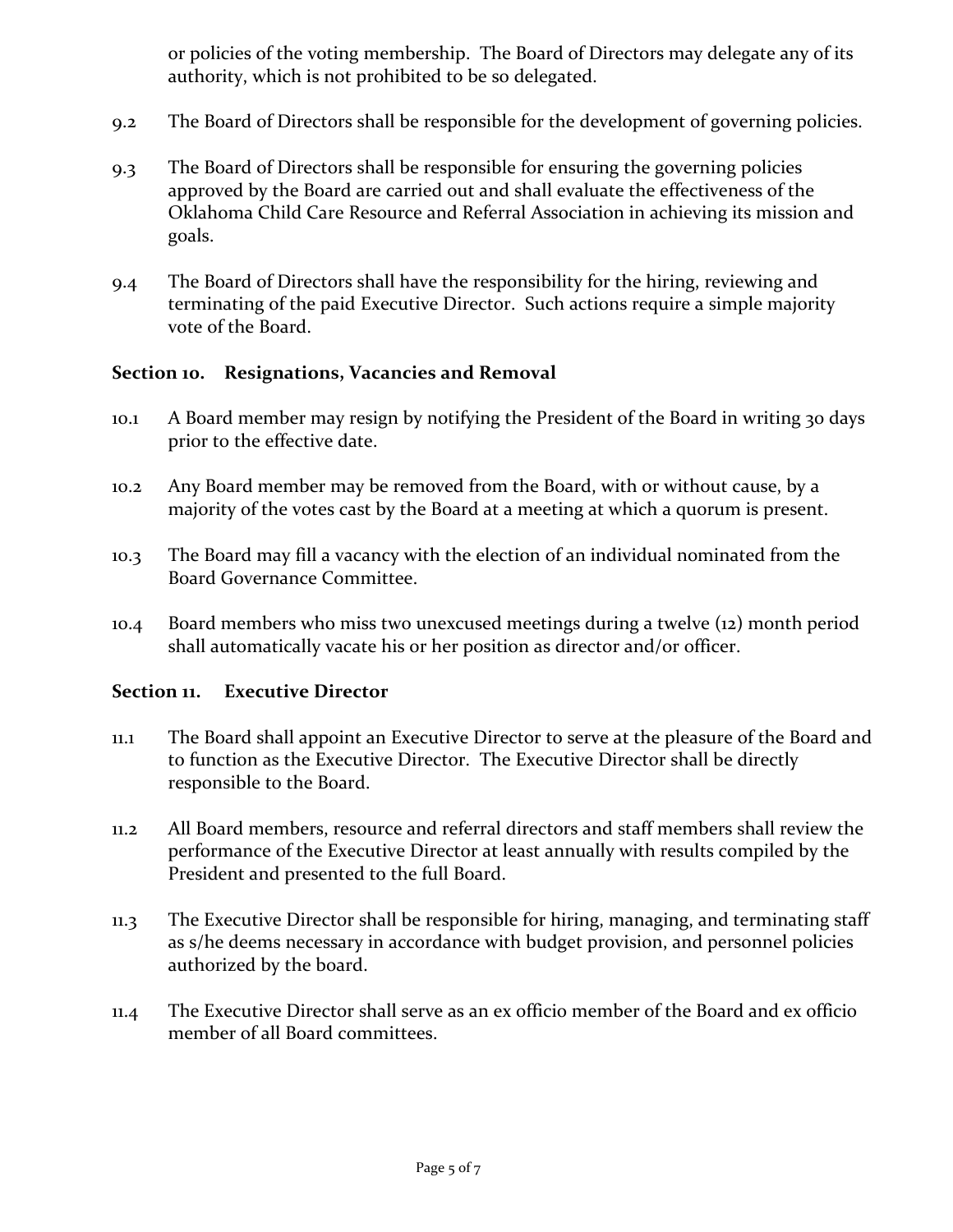# **Article V Committees**

### **Section 1. Standing Committees**

- 1.1 The Board of Directors shall designate standing Committees, as it deems appropriate. Committees shall have such duties and responsibilities as the Board of Directors grants to it from time to time.
- 1.2 The President shall appoint Standing Committee members. Committee members need not be directors.
- 1.3 Resource Development Committee: To develop and implement a plan to obtain resources to support the State network and local resource and referral agencies. The job description for this committee includes development and implementation of an annual fund raising goal.
- 1.4 Board Governance Committee: To determine the composition of the board by identifying, recruiting, proposing, training, and evaluating board members. The job description for this committee includes the board member agreement, board member position description, board profile, identifying prospective members, board orientation, and continuing education for board members, and board member evaluation.
- 1.5 Finance Committee: To review the annual budget, fiscal procedures, annual audit and Form 990 and to recommend action on these items to the board of directors. The agency annual report is required to include income and expenditures for the fiscal year. Financial records of the organization are public information and shall be provided regularly to board members, and are available to the public upon request.

## **Section 2. Special Committees**

- 2.1 Establishment: The Board of Directors may create such other advisory, administrative or special function Committees as needed.
- 2.2 Chairpersons: The Committee Chairs need not be members of the Board of Directors but shall be approved by the Board by a simple majority vote.
- 2.3 Dissolution: Special Committees shall remain in existence as needed, or until disbanded by the Board of Directors, or until permanently established as a Standing Committee.